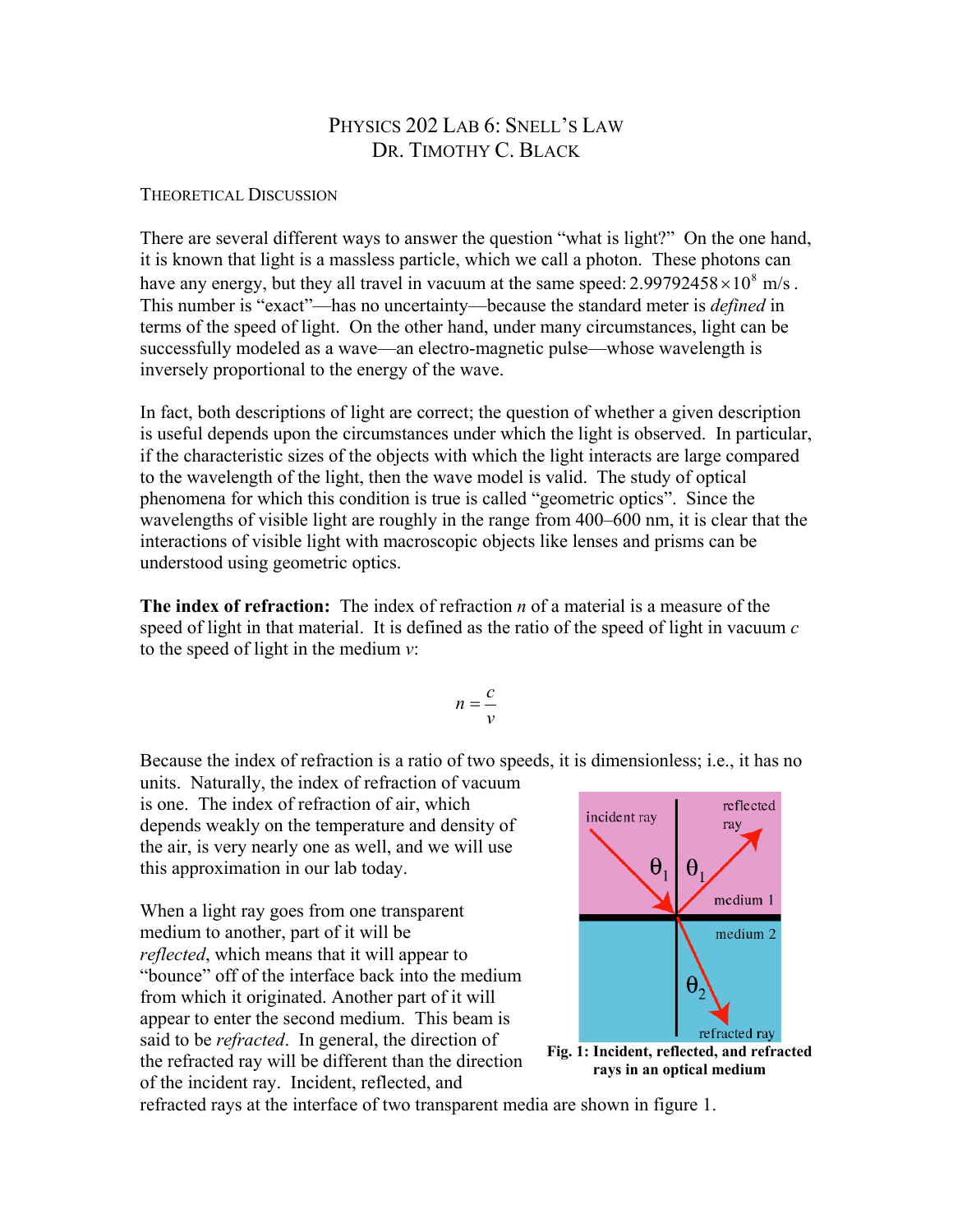Two "laws" relate the various directions taken by the incident, reflected and refracted light rays. The first, that the angle of incidence is equal to the angle of reflection, is implicit in figure 1. The consequences of this law are apparent when you look into a mirror from the side: You do not see yourself. Instead, you see the light rays coming from objects whose angle of incidence with respect to the normal to the mirror's surface is equal to the angle your line of sight makes with the normal to the mirror's surface.

The second law is known as Snell's law. It relates the incidence and refraction angles,  $\theta_1$ and  $\theta_2$ , respectively, to the indices of refraction of the two media. If  $n_1$  and  $n_2$  are the indices of refraction of media one and media two, then Snell's law states that

$$
n_1 \sin \theta_1 = n_2 \sin \theta_2
$$

EXPERIMENTAL PROCEDURE

- 1. Measure the length *s* of one side of the cube.
- 2. Place the cube on a sheet of paper and place another sheet of paper vertically behind the cube. It might be smart to mark the locations of the cube edges on the horizontal sheet.
- 3. Shine a laser through the cube. Use the largest possible angle of incidence that keeps the beam within the confines of the cube throughout its trajectory from the front to the back edge. Mark the points where the laser enters and leaves the cube, as shown in figure 2. The purpose of the backing paper should now become clear; it helps you to locate the exit point.